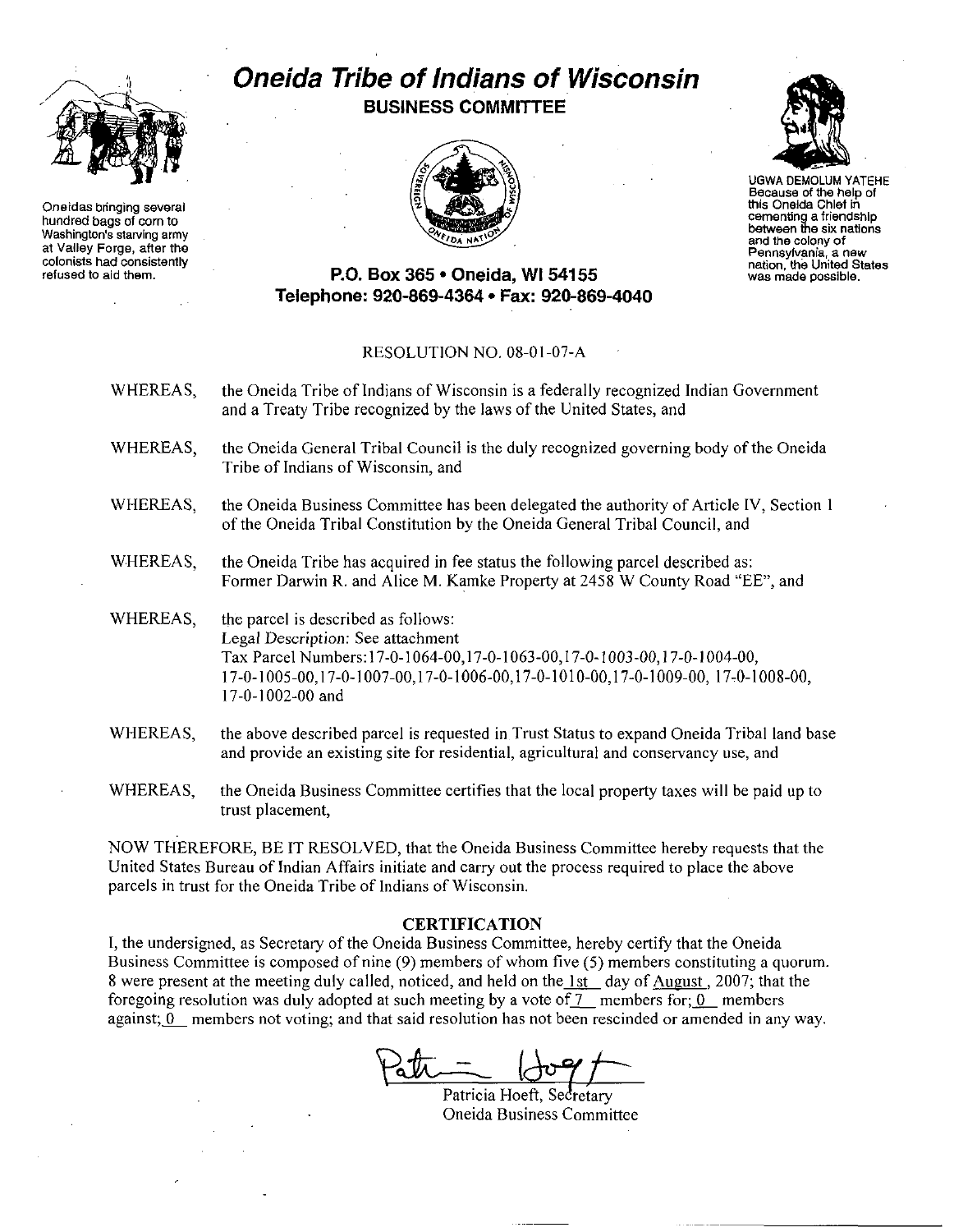Page 2 of 2 Former Darwin R. and Alice M. Kamke Property Resolution No. 08-01-07-A

A parcel ofland being part of Government Lots 21 and 22, Section 22, T23N, RI8E ofthe Fourth Principal Meridian, Town of Oneida, Outagamie County, Wisconsin, which is more fully described as follows:

Commencing at the SW Corner of said Section 22; thence N  $01^{\circ}00'$  19" E, 150.00 feet along the West line of the SW 1/4 of said Section 22 to the point of beginning; thence continuing thence N 01 $\degree$ 00' 19" E, 1163.14 feet along said West line to the NW Corner ofsaid Government Lot 21; thence N *89°* 22' 20" E, 1073.25 feet along the North line of said Government Lot 21; thence S *33°* 49' 07" E, 410.95 feet to a point on the East line of said Government Lot 22; thence S 00° 42' 36" W, 915.49 feet along said East line to a point on the North right-of-way line of C.T.H. "EE"; thence S 89° 13' 17" W, 311.57 feet along said North right-of-way line; thence S *86°* 21' 32" W, 100.12 feet along said North right-of-way line; thence S *89°* 13' 17" W, 796.46 feet along said North right-of-way line; thence N *44°* 53' 12" W, 146.13 feet along said North right-of-way line to the point of beginning.

Said parcel contains 36.97 acres of land more or less (36.07 less road) and is subject to all easements and restrictions of record reserving that part presently used for road purposes.

And

All that part of the NE 1/4 of the NE 1/4, and of Government Lots 1, 2, 3, 10, 12, 13, 14, and 15, Section 21, T23N, RI8E of the Fourth Principal Meridian, Town of Oneida, Outagamie County, Wisconsin, which is more fully described as follows:

Commencing at the Northeast corner ofsaid Section 21; thence N *89°* 55' 01" W, 251.80 feet to the point of beginning; thence continuing N *89°* 55' 01" W, 2171.54 feet along the North line of the NE 1/4 to the North 1/4 corner ofsaid Section; thence S2° 35' 19"W, 2681.23 feet along the West line of the NE 1/4 to the center of Section 21; thence N *89°* 19' 01"E, 2503.72 feet along the South line of the NE 1/4 to the East 1/4 corner of said Section; thence N  $0^{\circ}$  53' 08" E, 1512.97 feet along the East line of the NE 1/4; thence N 89° 06' 52" W, 251.80 feet; thence N  $0^{\circ}$  53' 08" E, 1128.98 feet to the point of beginning.

Said parcel contains 6,271,488 square feet of land more or less (143.97 acres) including the road right of way, or 6,221,559 square feet of land more or less (142.82 acres) without the road right-of-way, and is subject to all easements and restrictions of record.

Located at: 2458 W. County Road "EE"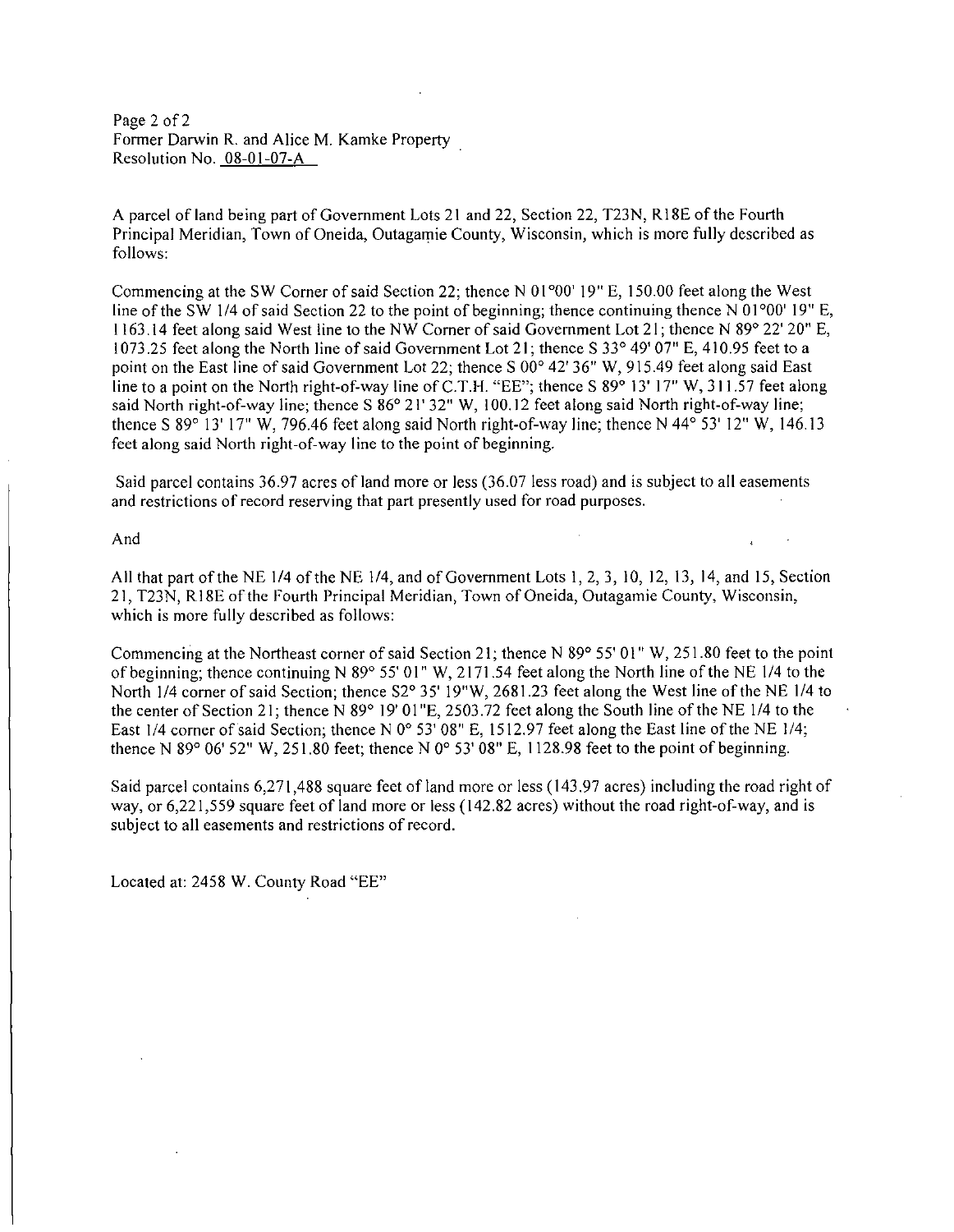WARRANTY DEED Document Number This Deed, made between the Oneida Tribe of Indians of Wisconsin, Grantor, and the United States of America in Trust for the Oneida Tribe of Indians of Wisconsin, Grantee. Grantor, for a valuable consideration, conveys and warrants to Grantee the following described real estate in Outagamie County, State of Wisconsin: (See attached legal description of former Darwin R. and Alice M. Kamke Property) This conveyance is made pursuant to the Indian Reorganization Act of 1934 (48 Stat. 984) This property not subject to ILHR 67 Rental Weatherization Standards per Recording Area Exclusion Code W-7, W-11. Grantor warrants that the title to the Property is good, indefeasible in fee Name and Return Address: simple and free and clear of encumbrances except highway rights of way and **Oneida Tribe of Indians of Wisconsin** easements of record. **Land Management Division Director** P.O. Box 365 Oneida, WI 54155-0365 17-0-1064-00, 17-0-1063-00, 17-0-1003-00, day of September, 2007. 17-0-1004-00, 17-0-1005-00, 17-0-1007-00, Dated this 17-0-1006-00, 17-0-1010-00, 17-0-1009-00, 17-0-1008-00, 17-0-1002-00 Parcel Identification Number (PIN) This is not homestead property. Gerald L. Danforth, Oneida Tribal Chairman Midwest Regional Director tricia Hoeft, Oneida Tribal Secretary **ACKNOWLEDGMENT** Approved in accordance with authority delegated at **STATE OF WISCONSIN**  $\lambda$ 209 DM 8, 230 DM 1,3 IAM 4  $\sum$ County of *Dutagami*a United States Department of the Interior Personally came before me this 4 day of Septen bey 2007 Bureau of Indian Affairs the above named Gerald L. Danforth and Patricia Hoeft to me Midwest Regional Office known to be the person $(s)$  who executed the foregoing instrument One Federal Drive, Room 550 and acknowledged the same. Fort Snelling, MN 55111  $\mathsf{C}$ <u>ummers</u> Notary Public, State of Wisconsin. My Commission is permanent. (If not, state expiration date: <u>ry 16</u> <u>, 2010</u> THIS INSTRUMENT WAS DRAFTED BY: Rebecca M. Webster, Staff Attorney  $\varphi$  and  $\delta^k$